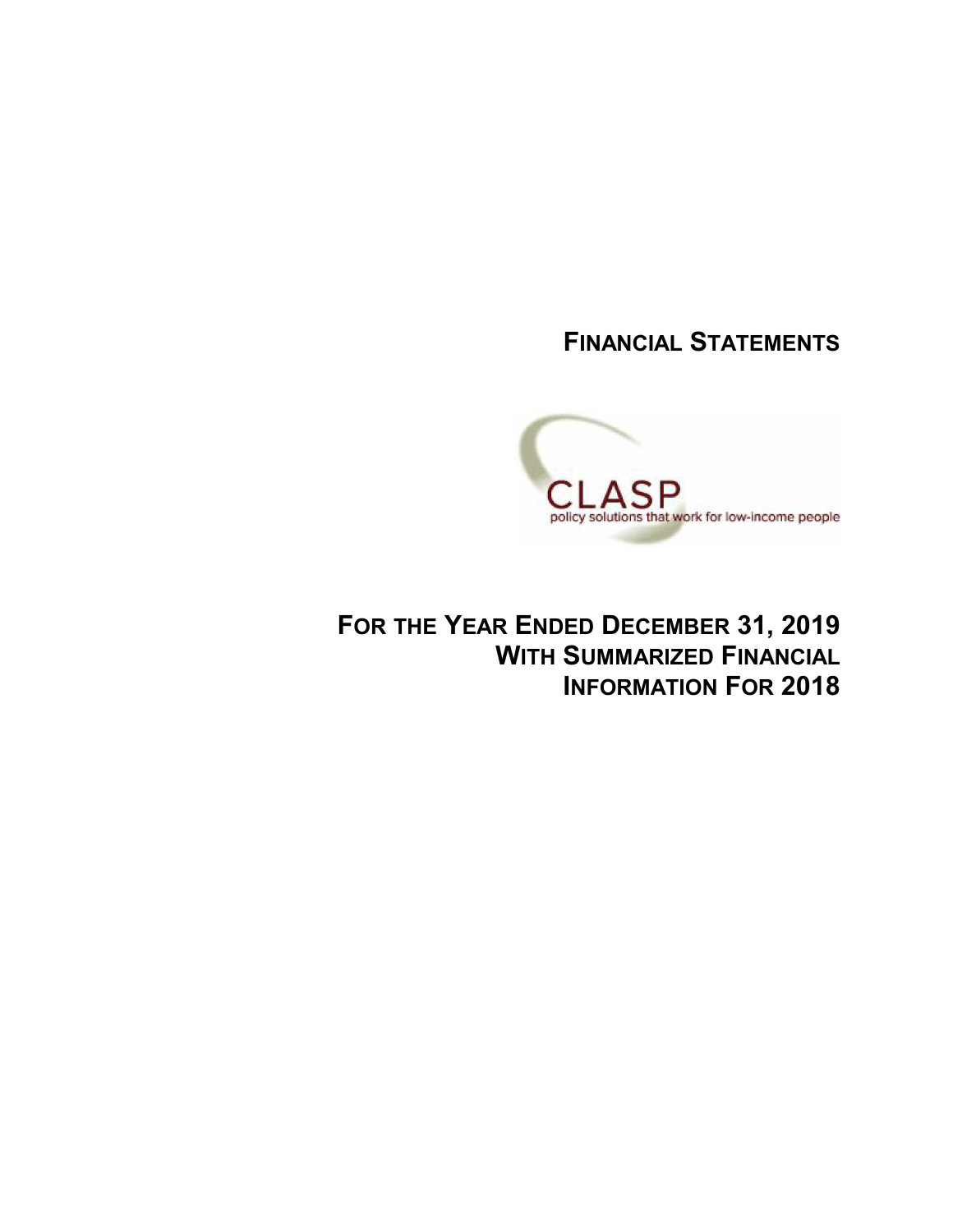# **CONTENTS**

|                                                                                                                                                          | <b>PAGE NO.</b> |
|----------------------------------------------------------------------------------------------------------------------------------------------------------|-----------------|
| INDEPENDENT AUDITOR'S REPORT                                                                                                                             | $2 - 3$         |
| EXHIBIT A - Statement of Financial Position, as of December 31, 2019,<br>with Summarized Financial Information for 2018                                  | 4               |
| EXHIBIT B - Statement of Activities and Change in Net Assets, for the<br>Year Ended December 31, 2019, with Summarized Financial<br>Information for 2018 | 5               |
| <b>EXHIBIT C - Statement of Functional Expenses, for the Year Ended</b><br>December 31, 2019, with Summarized Financial Information<br>for 2018          | 6               |
| EXHIBIT D - Statement of Cash Flows, for the Year Ended December 31,<br>2019, with Summarized Financial Information for 2018                             | 7               |
| NOTES TO FINANCIAL STATEMENTS                                                                                                                            | $8 - 15$        |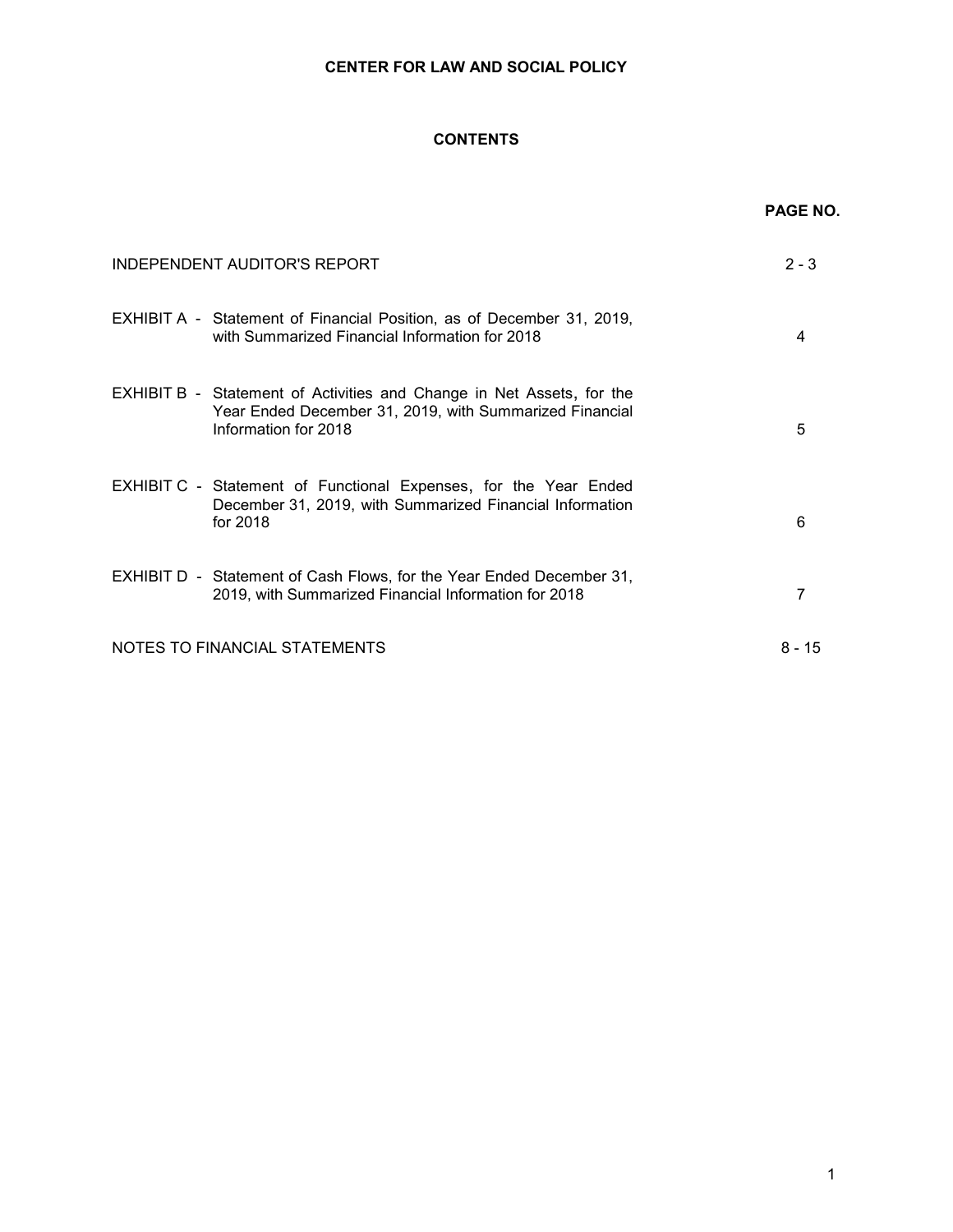

## **INDEPENDENT AUDITOR'S REPORT**

To the Board of Trustees Center for Law and Social Policy Washington, D.C.

We have audited the accompanying financial statements of the Center for Law and Social Policy (CLASP), which comprise the statement of financial position as of December 31, 2019, and the related statements of activities and change in net assets, functional expenses and cash flows for the year then ended, and the related notes to the financial statements.

## **Management's Responsibility for the Financial Statements**

Management is responsible for the preparation and fair presentation of these financial statements in accordance with accounting principles generally accepted in the United States of America; this includes the design, implementation and maintenance of internal control relevant to the preparation and fair presentation of financial statements that are free from material misstatement, whether due to fraud or error.

## **Auditor's Responsibility**

Our responsibility is to express an opinion on these financial statements based on our audit. We conducted our audit in accordance with auditing standards generally accepted in the United States of America. Those standards require that we plan and perform the audit to obtain reasonable assurance about whether the financial statements are free of material misstatement.

An audit involves performing procedures to obtain audit evidence about the amounts and disclosures in the financial statements. The procedures selected depend on the auditor's judgment, including the assessment of the risks of material misstatement of the financial statements, whether due to fraud or error. In making those risk assessments, the auditor considers internal control relevant to the entity's preparation and fair presentation of the financial statements in order to design audit procedures that are appropriate in the circumstances, but not for the purpose of expressing an opinion on the effectiveness of the entity's internal control. Accordingly, we express no such opinion. An audit also includes evaluating the appropriateness of accounting policies used and the reasonableness of significant accounting estimates made by management, as well as evaluating the overall presentation of the financial statements.

We believe that the audit evidence we have obtained is sufficient and appropriate to provide a basis for our audit opinion.

## **Opinion**

In our opinion, the financial statements referred to above present fairly, in all material respects, the financial position of CLASP as of December 31, 2019, and the change in its net assets and its cash flows for the year then ended in accordance with accounting principles generally accepted in the United States of America.

> **4550 MONTGOMERY AVENUE • SUITE 800 NORTH • BETHESDA, MARYLAND 20814 (301) 951-9090 • WWW.GRFCPA.COM** \_\_\_\_\_\_\_\_\_\_\_\_\_\_\_\_\_\_\_\_\_\_\_\_\_\_\_\_\_\_\_\_\_\_\_\_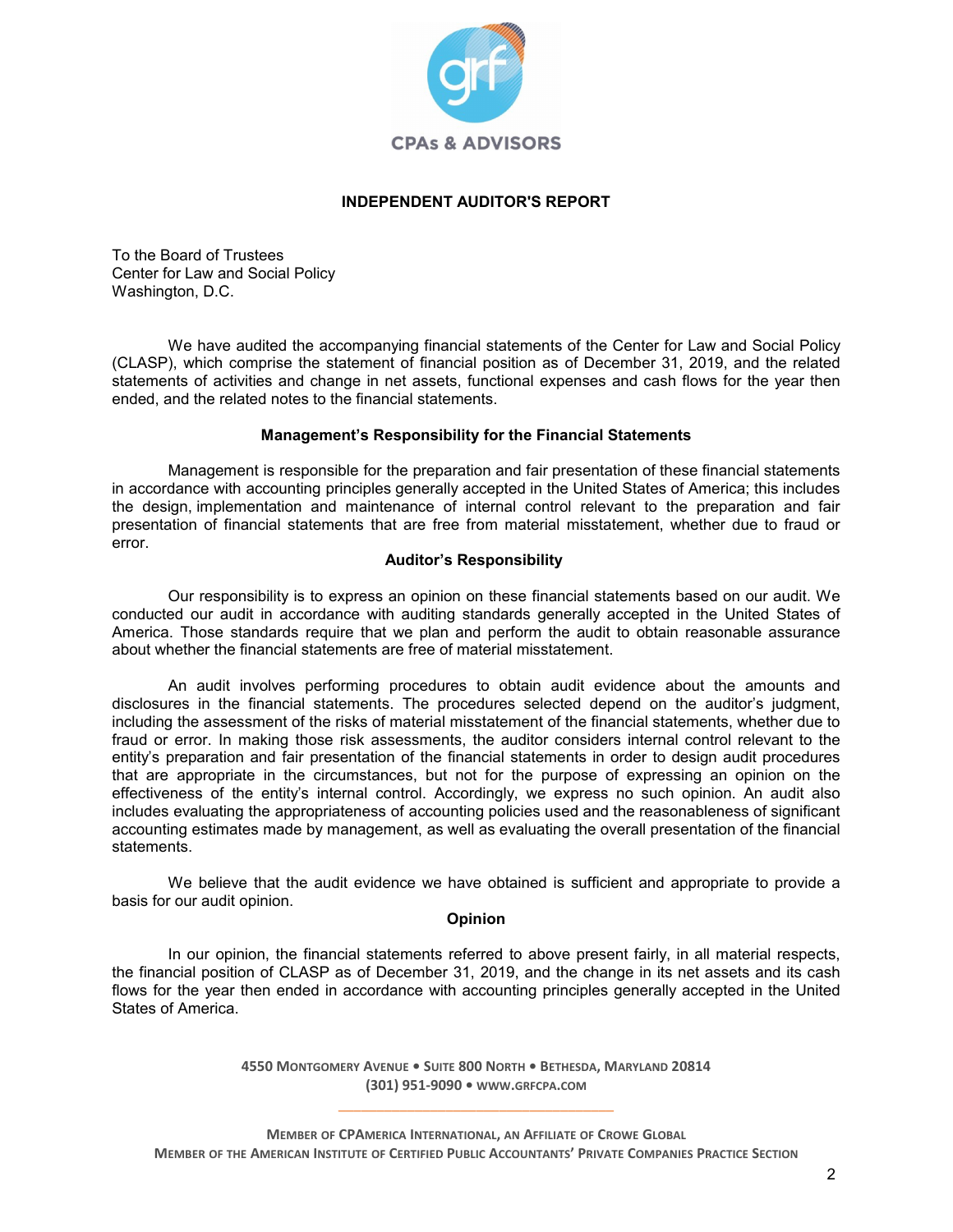## **Report on Summarized Comparative Information**

We have previously audited CLASP's 2018 financial statements, and we expressed an unmodified audit opinion on those audited financial statements in our report dated May 6, 2019. In our opinion, the summarized comparative information presented herein as of and for the year ended December 31, 2018, is consistent, in all material respects, with the audited financial statements from which it has been derived.

Gelman Roseaberg & Freedman

April 28, 2020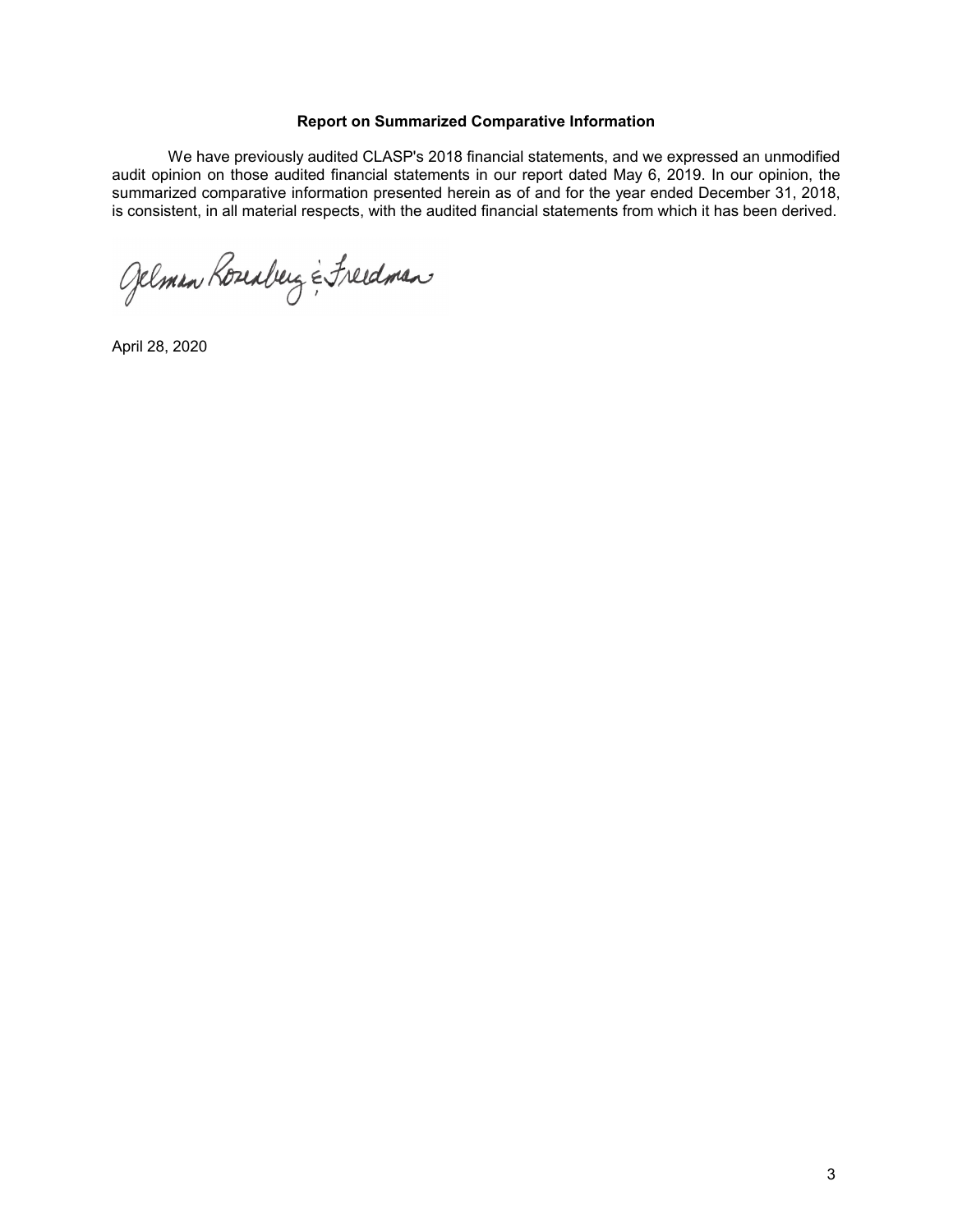## **STATEMENT OF FINANCIAL POSITION AS OF DECEMBER 31, 2019 WITH SUMMARIZED FINANCIAL INFORMATION FOR 2018**

# **ASSETS**

|                                                 | 2019                       | 2018            |
|-------------------------------------------------|----------------------------|-----------------|
| <b>CURRENT ASSETS</b>                           |                            |                 |
| Cash and cash equivalents<br>Receivables:       | \$<br>8,013,951            | \$<br>7,212,152 |
| Grants receivable, current portion              | 2,290,996                  | 2,007,224       |
| Other receivables                               | 46,786                     | 22,372          |
| Prepaid expenses<br>Other current assets        | 85,369                     | 113,233         |
|                                                 | <u>100</u>                 | 4,757           |
| Total current assets                            | <u>10,437,202</u>          | 9,359,738       |
| <b>FURNITURE AND EQUIPMENT</b>                  |                            |                 |
| Furniture and equipment                         | 331,640                    | 326,868         |
| Less: Accumulated depreciation and amortization | <u>(212,525)</u>           | (145, 371)      |
| Net furniture and equipment                     | <u>119,115</u>             | <u>181,497</u>  |
| <b>NON-CURRENT ASSETS</b>                       |                            |                 |
| Grants receivable, net of current portion       | 735,385                    | 94,787          |
| Deposits                                        | 88,625                     | 39,160          |
| Total non-current assets                        | 824,010                    | 133,947         |
| <b>TOTAL ASSETS</b>                             | \$ 11,380,327              | \$ 9,675,182    |
| <b>LIABILITIES AND NET ASSETS</b>               |                            |                 |
| <b>CURRENT LIABILITIES</b>                      |                            |                 |
| Capital lease obligation, current portion       | \$<br>27,887               | \$<br>23,092    |
| Accounts payable and accrued liabilities        | 1,111,958                  | 634,042         |
| Accrued salaries and related benefits           | 276,050                    | 229,102         |
| Current portion of deferred rent abatement      | 30,459                     | 53,086          |
| <b>Total current liabilities</b>                | 1,446,354                  | 939,322         |
| <b>NON-CURRENT LIABILITIES</b>                  |                            |                 |
| Capital lease obligation, long-term portion     | 75,623                     | 108,550         |
| Deferred rent abatement                         |                            | 30,459          |
| Total non-current liabilities                   | 75,623                     | 139,009         |
| <b>Total liabilities</b>                        | 1,521,977                  | 1,078,331       |
| <b>NET ASSETS</b>                               |                            |                 |
| Without donor restrictions                      | 2,349,778                  | 1,956,042       |
| With donor restrictions                         | 7,508,572                  | 6,640,809       |
|                                                 |                            |                 |
| Total net assets                                | 9,858,350                  | 8,596,851       |
| TOTAL LIABILITIES AND NET ASSETS                | $$11,380,327$ $$9,675,182$ |                 |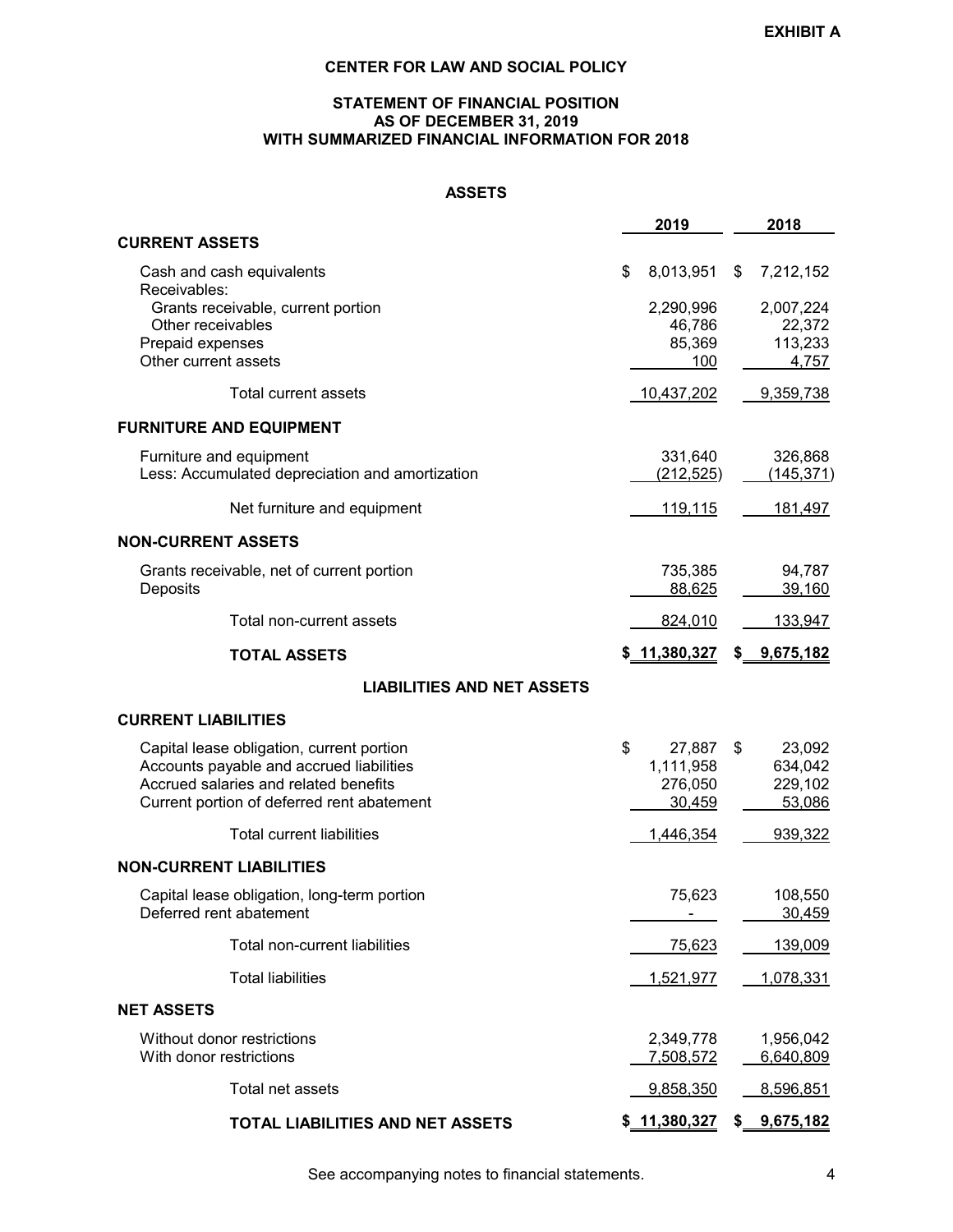## **STATEMENT OF ACTIVITIES AND CHANGE IN NET ASSETS FOR THE YEAR ENDED DECEMBER 31, 2019 WITH SUMMARIZED FINANCIAL INFORMATION FOR 2018**

|                                                                                                            |                                                       | 2019                                     |                                                 | 2018                                           |
|------------------------------------------------------------------------------------------------------------|-------------------------------------------------------|------------------------------------------|-------------------------------------------------|------------------------------------------------|
|                                                                                                            | <b>Without</b><br><b>Donor</b><br><b>Restrictions</b> | <b>With Donor</b><br><b>Restrictions</b> | <b>Total</b>                                    | <b>Total</b>                                   |
| <b>SUPPORT AND REVENUE</b>                                                                                 |                                                       |                                          |                                                 |                                                |
| Foundation grants<br>Contributions<br>Investment income<br>Other revenue<br>Net assets released from donor | \$<br>215,000<br>386,525<br>19,240<br>63,792          | 10,484,032<br>\$                         | \$<br>10,699,032<br>386,525<br>19,240<br>63,792 | \$<br>8,752,863<br>114,315<br>11,275<br>35,680 |
| restrictions                                                                                               | 9,616,269                                             | (9,616,269)                              |                                                 |                                                |
| Total support and<br>revenue                                                                               | 10,300,826                                            | 867,763                                  | 11,168,589                                      | 8,914,133                                      |
| <b>EXPENSES</b>                                                                                            |                                                       |                                          |                                                 |                                                |
| <b>Program Services</b>                                                                                    | 7,866,957                                             |                                          | 7,866,957                                       | 8,057,095                                      |
| <b>Supporting Services:</b><br><b>Management and General</b><br>Fundraising                                | 1,228,644<br>811,489                                  |                                          | 1,228,644<br>811,489                            | 464,824<br>466,946                             |
| <b>Total supporting</b><br>services                                                                        | 2,040,133                                             |                                          | 2,040,133                                       | 931,770                                        |
| <b>Total expenses</b>                                                                                      | 9,907,090                                             |                                          | 9,907,090                                       | 8,988,865                                      |
| Change in net assets                                                                                       | 393,736                                               | 867,763                                  | 1,261,499                                       | (74, 732)                                      |
| Net assets at beginning of year                                                                            | 1,956,042                                             | 6,640,809                                | 8,596,851                                       | 8,671,583                                      |
| <b>NET ASSETS AT END OF YEAR</b>                                                                           | 2,349,778<br>S.                                       | 7,508,572<br>\$                          | 9,858,350<br>S.                                 | 8,596,851<br>\$                                |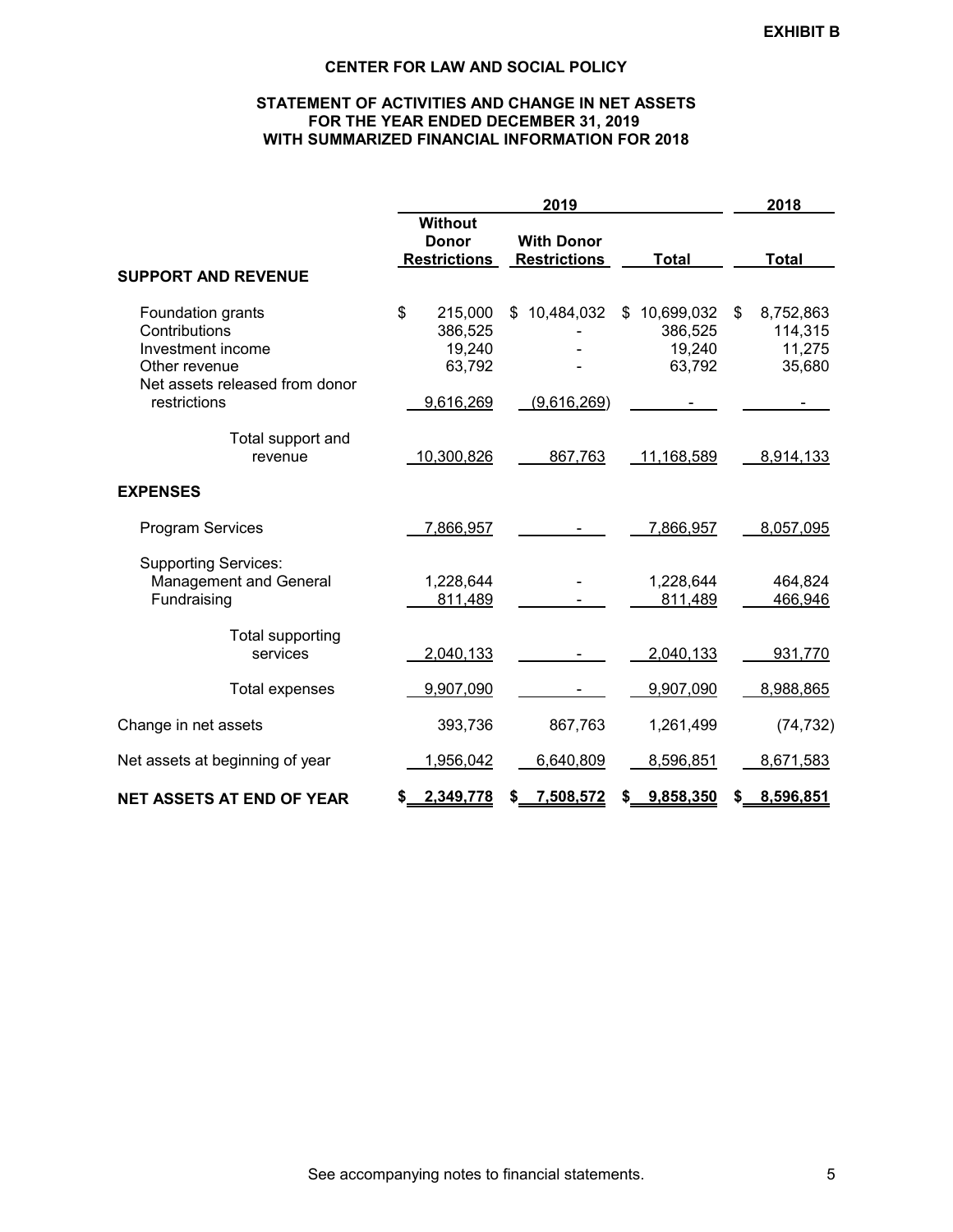## **STATEMENT OF FUNCTIONAL EXPENSES FOR THE YEAR ENDED DECEMBER 31, 2019 WITH SUMMARIZED FINANCIAL INFORMATION FOR 2018**

|                               |                 |                   |    | 2019                       |                   |                 | 2018            |
|-------------------------------|-----------------|-------------------|----|----------------------------|-------------------|-----------------|-----------------|
|                               |                 |                   |    | <b>Supporting Services</b> |                   |                 |                 |
|                               |                 | <b>Management</b> |    |                            | <b>Total</b>      |                 |                 |
|                               | Program         | and               |    |                            | <b>Supporting</b> | <b>Total</b>    | Total           |
|                               | <b>Services</b> | General           |    | <b>Fundraising</b>         | <b>Services</b>   | <b>Expenses</b> | <b>Expenses</b> |
| <b>Salaries</b>               | 3,138,731<br>S  | \$<br>630,861     | \$ | 250,436                    | \$<br>881,297     | \$<br>4,020,028 | \$<br>4,003,612 |
| Payroll taxes                 | 245,337         | 53,623            |    | 18,657                     | 72,280            | 317,617         | 299,018         |
| <b>Benefits</b>               | 536,189         | 126,172           |    | 75,131                     | 201,303           | 737,492         | 723,587         |
| Occupancy                     | 468,181         | 68,622            |    |                            | 68,622            | 536,803         | 539,303         |
| Contributions expense         | 376             | 17,454            |    |                            | 17,454            | 17,830          | 9,436           |
| Office supplies               | 9,232           | 22,770            |    | 120                        | 22,890            | 32,122          | 37,796          |
| Postage and delivery          | 1,857           | 823               |    | 448                        | 1,271             | 3,128           | 4,613           |
| Printing and duplication      | 3,203           | 7,600             |    | 5,082                      | 12,682            | 15,885          | 18,981          |
| Meetings and conferences      | 330,234         | 32,498            |    | 160,289                    | 192,787           | 523,021         | 290,272         |
| Consulting fees               | 302,310         | 131,806           |    | 235,100                    | 366,906           | 669,216         | 474,784         |
| Professional fees             | 143,735         | 53,399            |    |                            | 53,399            | 197,134         | 196,389         |
| Subgrants                     | 2,302,793       |                   |    |                            |                   | 2,302,793       | 1,825,806       |
| Telecommunications            | 51,613          | 13,422            |    |                            | 13,422            | 65,035          | 46,084          |
| Travel                        | 150,947         | 21,369            |    | 55,171                     | 76,540            | 227,487         | 265,797         |
| Publications purchased        | 38,344          | 27,435            |    | 4,089                      | 31,524            | 69,868          | 36,113          |
| Dues and registration         | 24,740          | 2,946             |    | 6,635                      | 9,581             | 34,321          | 44,228          |
| Repairs and maintenance       | 13,611          | 2,327             |    |                            | 2,327             | 15,938          | 46,673          |
| Insurance                     | 11,666          | 1,710             |    |                            | 1,710             | 13,376          | 14,450          |
| Interest expense              | 12,133          | 1,778             |    |                            | 1,778             | 13,911          | 8,135           |
| Depreciation and amortization | 58,572          | 8,582             |    |                            | 8,582             | 67,154          | 81,967          |
| Miscellaneous                 | 4,603           |                   |    | 331                        | 331               | 4,934           | 7,057           |
| Temporary help                | 18,550          | 3,447             |    |                            | 3,447             | 21,997          | 14,764          |
| <b>TOTAL</b>                  | 7,866,957<br>\$ | 1,228,644         | S  | 811,489                    | \$<br>2,040,133   | \$<br>9,907,090 | \$<br>8,988,865 |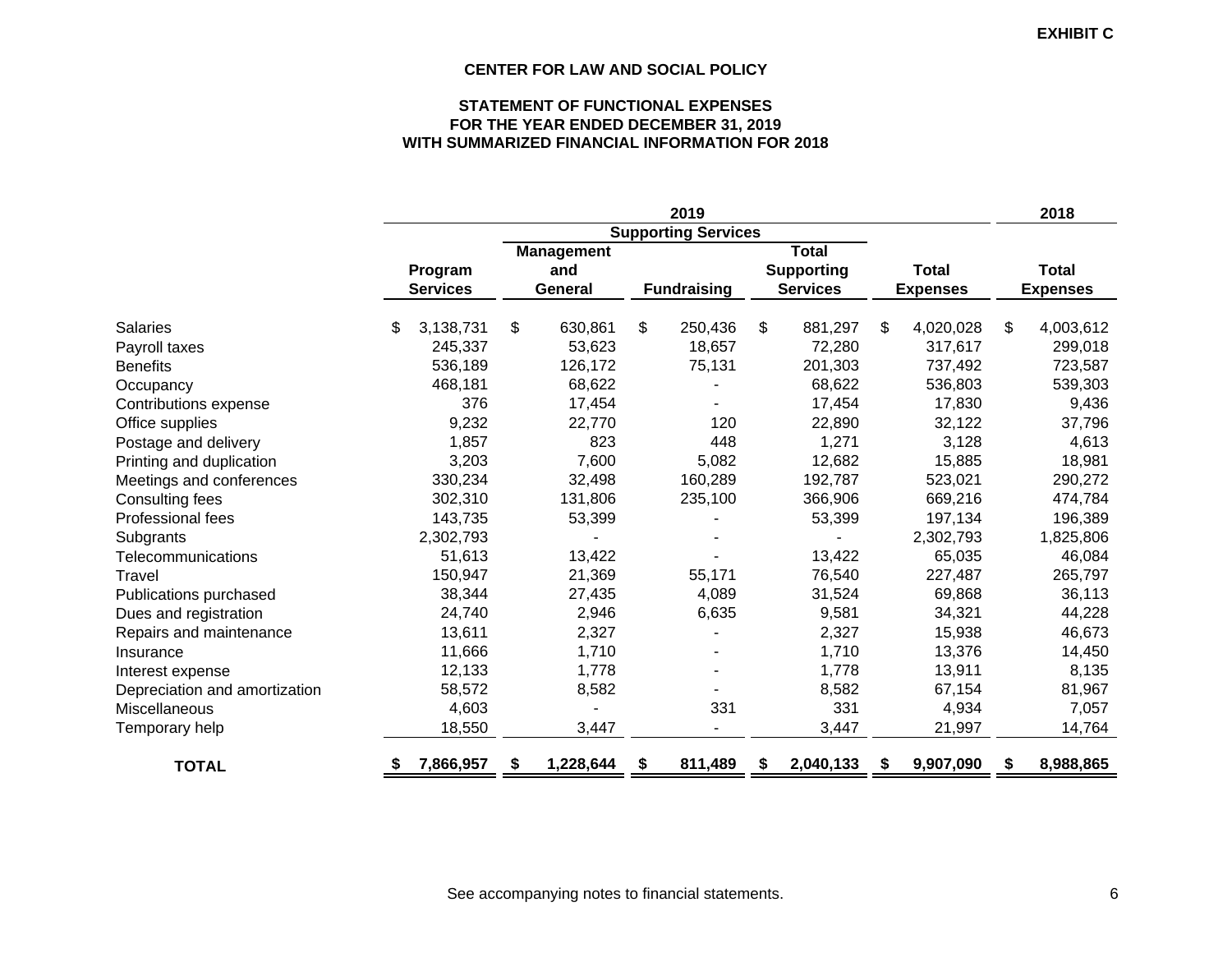## **STATEMENT OF CASH FLOWS FOR THE YEAR ENDED DECEMBER 31, 2019 WITH SUMMARIZED FINANCIAL INFORMATION FOR 2018**

|                                                                                                                                                                                        |               | 2019                                                   | 2018                                       |
|----------------------------------------------------------------------------------------------------------------------------------------------------------------------------------------|---------------|--------------------------------------------------------|--------------------------------------------|
| <b>CASH FLOWS FROM OPERATING ACTIVITIES</b>                                                                                                                                            |               |                                                        |                                            |
| Change in net assets                                                                                                                                                                   | \$            | 1,261,499                                              | \$<br>(74, 732)                            |
| Adjustments to reconcile change in net assets to<br>net cash provided by operating activities:                                                                                         |               |                                                        |                                            |
| Depreciation and amortization<br>Change in discount on long-term grants receivable<br>Gain on termination of capital lease<br>Loss on exchange and disposal of furniture and equipment |               | 67,154<br>29,718                                       | 81,967<br>(17, 395)<br>(42, 882)<br>27,855 |
| (Increase) decrease in:<br>Grants receivable<br>Other receivables<br>Prepaid expenses<br>Other current assets<br>Deposits                                                              |               | (954,088)<br>(24, 414)<br>27,864<br>4,657<br>(49, 465) | 447,015<br>(10, 515)<br>843<br>(4,757)     |
| Increase (decrease) in:<br>Accounts payable and accrued liabilities<br>Accrued salaries and related benefits<br>Deferred rent abatement                                                |               | 477,916<br>46,948<br>(53,086)                          | 524,577<br>47,845<br>(41, 523)             |
| Net cash provided by operating activities                                                                                                                                              |               | 834,703                                                | 938,298                                    |
| <b>CASH FLOWS FROM INVESTING ACTIVITIES</b>                                                                                                                                            |               |                                                        |                                            |
| Purchase of furniture and equipment                                                                                                                                                    |               | (4, 772)                                               | (7, 512)                                   |
| Net cash used by investing activities                                                                                                                                                  |               | (4, 772)                                               | (7, 512)                                   |
| <b>CASH FLOWS FROM FINANCING ACTIVITIES</b>                                                                                                                                            |               |                                                        |                                            |
| Principal payments on capital lease obligations                                                                                                                                        |               | (28, 132)                                              | (16, 051)                                  |
| Net cash used by financing activities                                                                                                                                                  |               | (28, 132)                                              | (16, 051)                                  |
| Net increase in cash and cash equivalents                                                                                                                                              |               | 801,799                                                | 914,735                                    |
| Cash and cash equivalents at beginning of year                                                                                                                                         |               | 7,212,152                                              | 6,297,417                                  |
| CASH AND CASH EQUIVALENTS AT END OF YEAR                                                                                                                                               |               | \$ 8,013,951 \$ 7,212,152                              |                                            |
| <b>SUPPLEMENTAL INFORMATION:</b>                                                                                                                                                       |               |                                                        |                                            |
| <b>Interest Paid</b>                                                                                                                                                                   | \$            |                                                        | 13,913 \$ 8,135                            |
| <b>SCHEDULE OF NONCASH FINANCING TRANSACTIONS</b>                                                                                                                                      |               |                                                        |                                            |
| <b>Capital Lease Obligation Incurred for Use of Equipment</b>                                                                                                                          | $\frac{1}{2}$ |                                                        | <u>140,502</u>                             |
| <b>Donated Stock</b>                                                                                                                                                                   | \$            | $10,224$ \$                                            |                                            |
|                                                                                                                                                                                        |               |                                                        |                                            |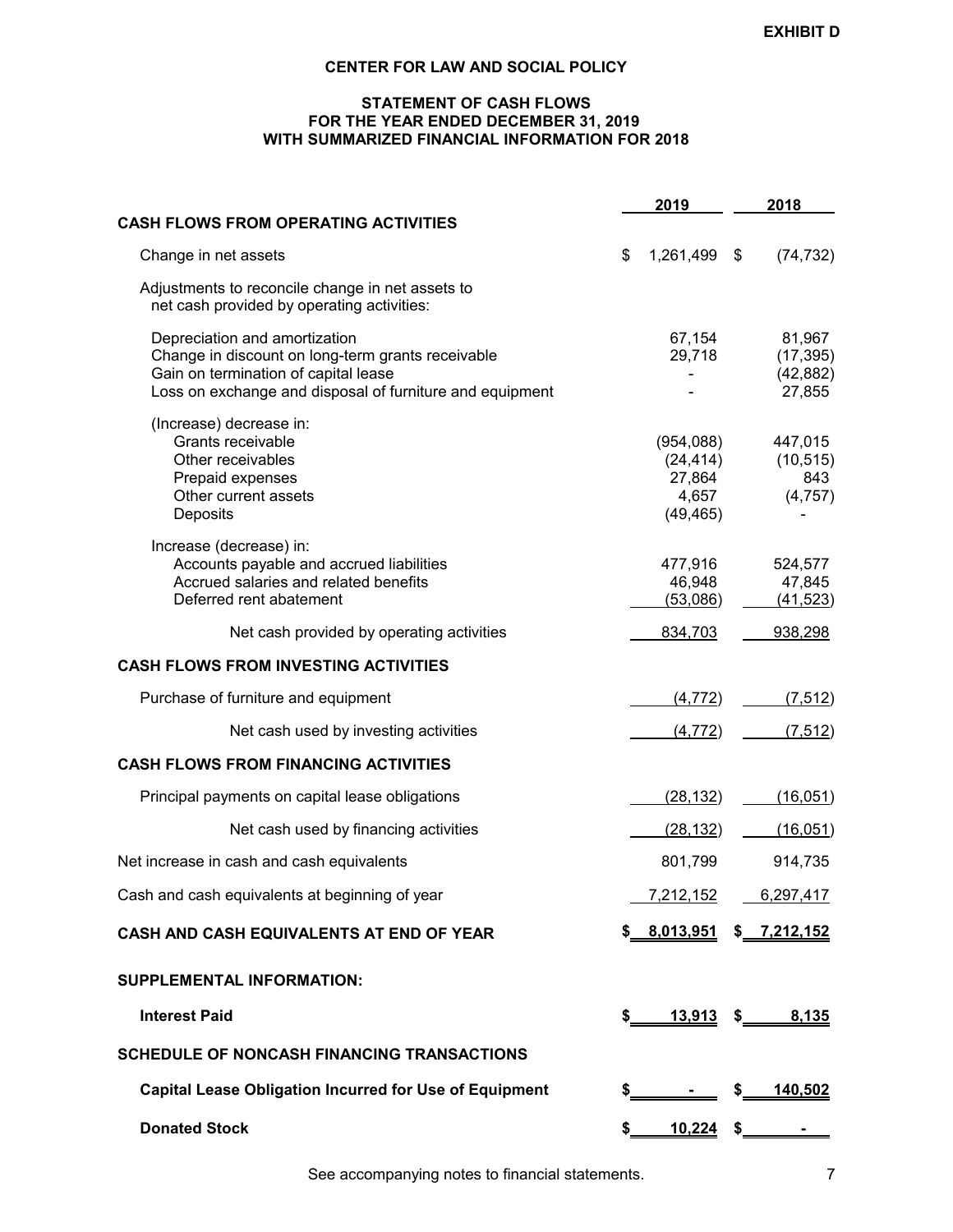## **NOTES TO FINANCIAL STATEMENTS DECEMBER 31, 2019**

#### **1. SUMMARY OF SIGNIFICANT ACCOUNTING POLICIES AND GENERAL INFORMATION**

#### Organization -

The Center for Law and Social Policy (CLASP) is a non-profit organization, incorporated under the laws of the District of Columbia. CLASP was established to concentrate on meeting the problems of minorities and the poor through education, research and legal representation.

Currently, CLASP undertakes education, policy research, training, technical assistance, analyses and reports for use by advocates, non-profit organizations, Federal, state and local officials and research and evaluation entities; these are developed to improve lives of lowincome children, youth, adults and families.

Basis of presentation -

The accompanying financial statements are presented on the accrual basis of accounting, and in accordance with the Financial Accounting Standards Board (FASB) Accounting Standards Update (ASU) 2016-14, *Presentation of Financial Statements of Not-for-Profit Entitie*s. As such, net assets are reported within two net asset classifications: without donor restrictions and with donor restrictions. Descriptions of the two net asset categories are as follows:

- **Net Assets Without Donor Restrictions -** Net assets available for use in general operations and not subject to donor restrictions are recorded as "net assets without donor restrictions". Assets restricted solely through the actions of the Board are referred to as Board designated and are also reported as net assets without donor restrictions.
- **Net Assets With Donor Restrictions -** Contributions restricted by donors are reported as increases in net assets without donor restrictions if the restrictions expire (that is, when a stipulated time restriction ends or purpose restriction is accomplished) in the reporting period in which the revenue is recognized. All other donor-restricted contributions are reported as increases in "net assets with donor restrictions", depending on the nature of the restrictions. When a restriction expires, net assets with donor restrictions are reclassified to net assets without donor restrictions and reported in the Statement of Activities and Change in Net Assets as net assets released from donor restrictions. Gifts of long-lived assets and gifts of cash restricted for the acquisition of long-lived assets are recognized as revenue without donor restrictions when the assets are placed in service.

The financial statements include certain prior year summarized comparative information in total but not by net asset class. Such information does not include sufficient detail to constitute a presentation in conformity with generally accepted accounting principles. Accordingly, such information should be read in conjunction with CLASP's financial statements for the year ended December 31, 2018, from which the summarized information was derived.

New accounting pronouncements adopted -

During 2019, CLASP adopted Accounting Standards Update (ASU) 2014-09, *Revenue from Contracts with Customers* (Topic 606), as amended. The ASU provides a framework for recognizing revenue and is intended to improve comparability of revenue recognition practices across for-profit and non-profit entities.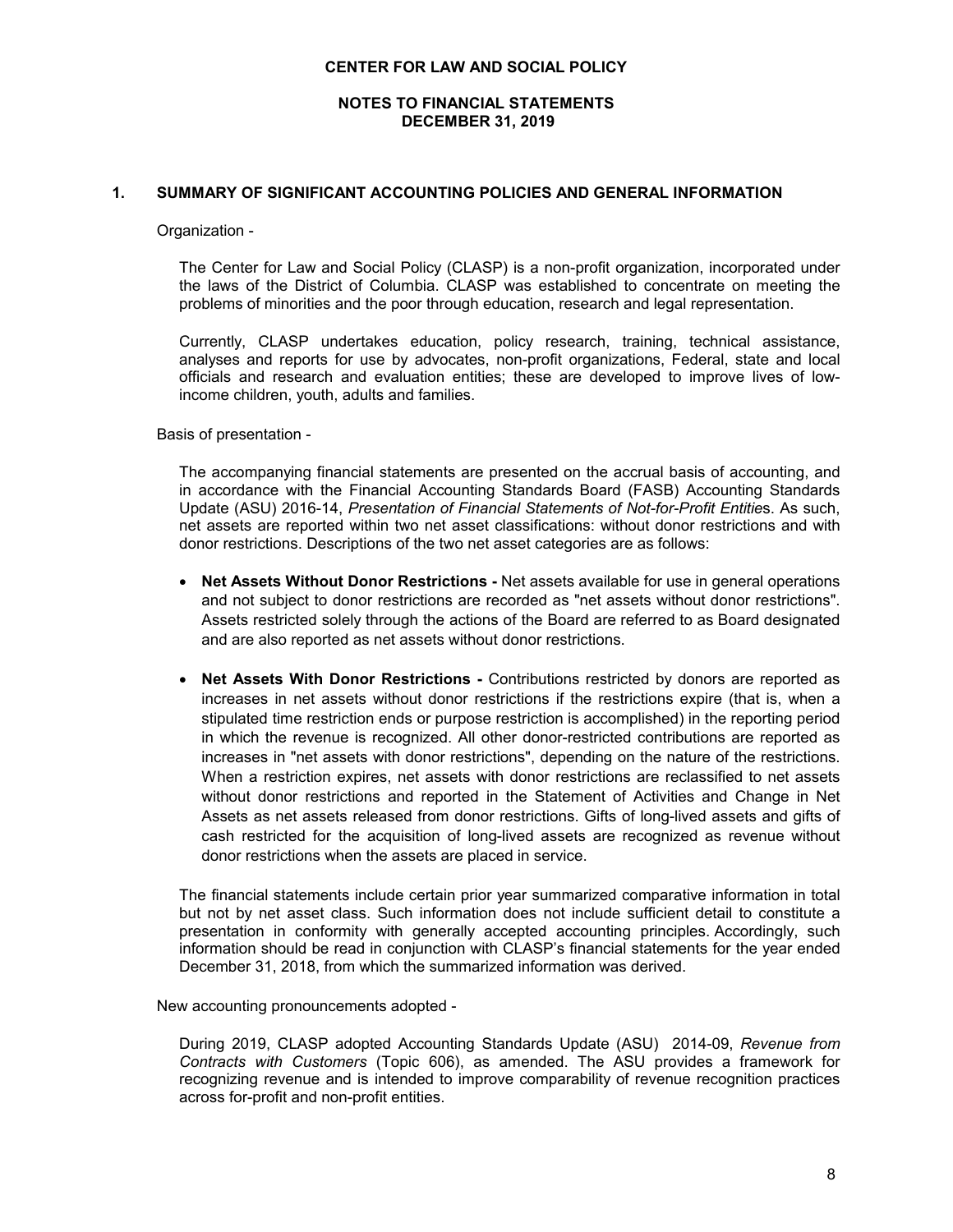#### **NOTES TO FINANCIAL STATEMENTS DECEMBER 31, 2019**

## **1. SUMMARY OF SIGNIFICANT ACCOUNTING POLICIES AND GENERAL INFORMATION (Continued)**

New accounting pronouncements adopted (continued) -

Analysis of the various provisions of this standard resulted in no significant changes in the way CLASP recognized revenue; however, the presentation and disclosures of revenue have been enhanced. CLASP has elected to opt out of all disclosures not required for non public entities and also elected a modified retrospective approach for implementation.

Also during 2019, CLASP adopted ASU 2018-08, Not-for-Profit Entities (Topic 958): *Clarifying the Scope and Accounting Guidance for Contributions Received and Contributions Made.* This guidance is intended to clarify and improve the scope and the accounting guidance for contributions received and contributions made. Key provisions in this guidance include clarification regarding the accounting for grants and contracts as exchange transactions or contributions, and improve guidance to better distinguish between conditional and unconditional contributions. CLASP adopted the ASU using a modified prospective basis.

Cash and cash equivalents -

CLASP considers all cash and other highly liquid investments with initial maturities of three months or less to be cash equivalents.

Bank deposit accounts are insured by the Federal Deposit Insurance Corporation (FDIC) up to a limit of \$250,000. At times during the year, CLASP maintains cash balances in excess of the FDIC insurance limits. Management believes the risk in these situations to be minimal.

Investments -

Investments are recorded at their readily determinable fair value. Interest, dividends, realized and unrealized gains and losses are included in investment income net of investment expenses provided by external investment advisors and allocated internal management costs in the Statement of Activities and Change in Net Assets. Investments acquired by gift are recorded at their fair value at the date of the gift. CLASP's policy is to liquidate all gifts of investments as soon as possible after the gift.

Grants receivable -

Grants receivable is recorded at their net realizable value, which approximates fair value. Grants receivable that are expected to be collected in future years are recorded at fair value, measured as the present value of their future cash flows. The discounts on these amounts are computed using risk-adjusted interest rates applicable to the years in which the promises are received. Amortization of the discounts is included in foundation grant revenue. All grants receivable are considered by management to be fully collectible. Accordingly, an allowance for doubtful accounts has not been established.

Furniture and equipment -

Furniture and equipment in excess of \$1,000 are capitalized and are recorded at cost. Depreciation is recorded on a straight-line basis over the estimated useful lives of the assets, ranging from three to ten years.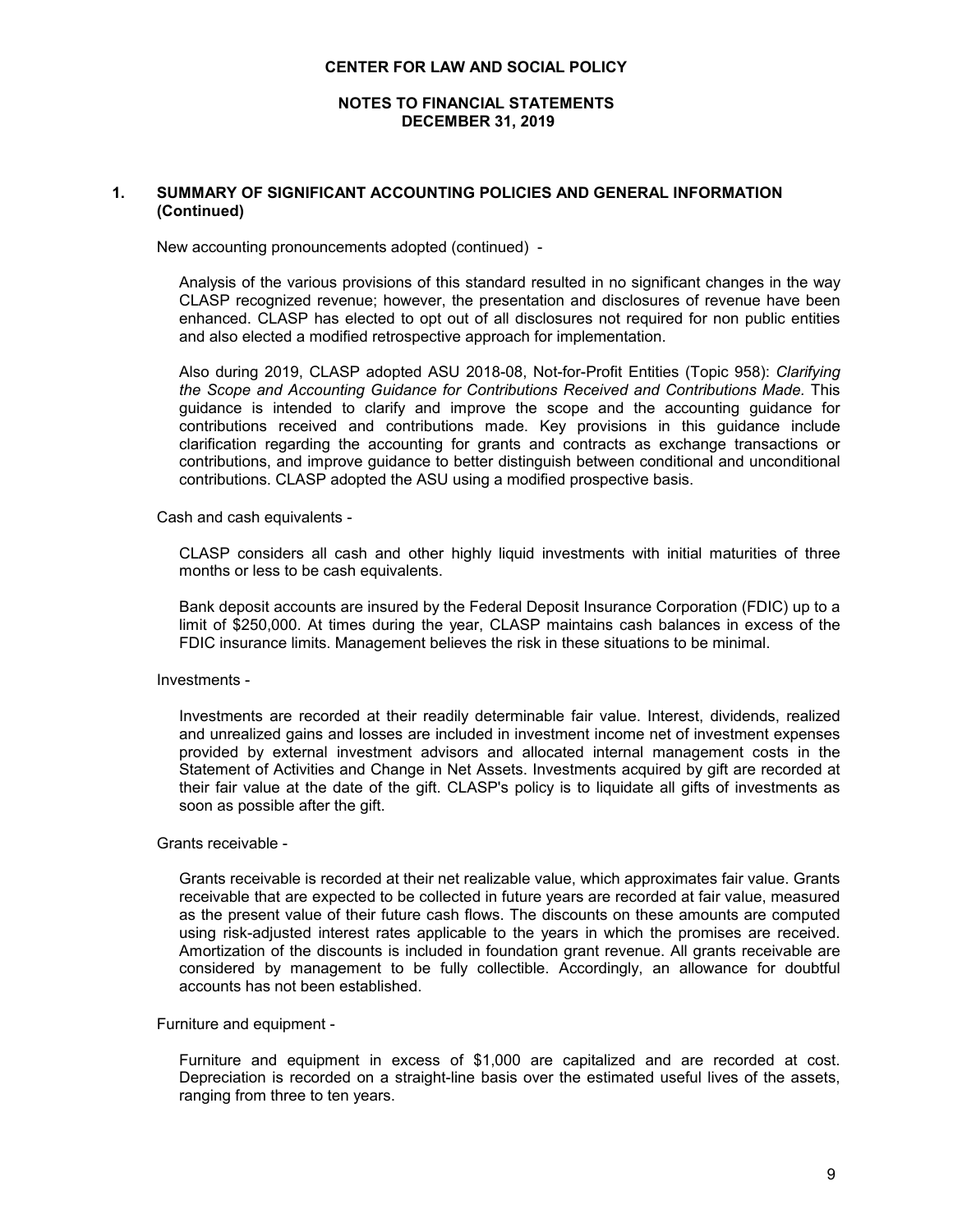**NOTES TO FINANCIAL STATEMENTS DECEMBER 31, 2019**

## **1. SUMMARY OF SIGNIFICANT ACCOUNTING POLICIES AND GENERAL INFORMATION (Continued)**

Furniture and equipment (continued) -

Amortization of assets held under capital leases is included with depreciation expense. The cost of maintenance and repairs is recorded as expenses are incurred.

#### Revenue -

Contributions and grants are recognized in the appropriate category of net assets in the period received.

Contributions of assets other than cash are recorded at their estimated fair value at the date of gift. Pledges receivable are stated at the estimated net present value, net of an allowance for uncollectible amounts. Conditional promises to give are not recognized until the condition on which they depend are substantially met. Contributions and grants qualifying as contributions are recorded by CLASP upon notification of the contribution and grant award and satisfaction of all conditions, if applicable. Contributions and grants are classified as net assets with donor restrictions when use of the contribution or grant funds is limited to specific programmatic areas or is designated for use in future periods. Contributions and grants with donor restrictions are recognized as "without donor restrictions" only to the extent of actual expenses incurred in compliance with the donor-imposed restrictions and satisfaction of time restrictions; such funds in excess of expenses incurred are shown as net assets with donor restrictions in the accompanying financial statements. Contributions and grants received in advance of incurring the related expenses are recorded as "net assets with donor restrictions".

Income taxes -

CLASP is exempt from Federal income taxes under Section  $501(c)(3)$  of the Internal Revenue Code. Accordingly, no provision for income taxes has been made in the accompanying financial statements. CLASP is not a private foundation.

Uncertain tax positions -

For the year ended December 31, 2019, CLASP has documented its consideration of FASB ASC 740-10, *Income Taxes*, that provides guidance for reporting uncertainty in income taxes and has determined that no material uncertain tax positions qualify for either recognition or disclosure in the financial statements.

#### Use of estimates -

The preparation of financial statements in conformity with accounting principles generally accepted in the United States of America requires management to make estimates and assumptions that affect the reported amounts of assets and liabilities at the date of the financial statements and the reported amounts of revenue and expenses during the reporting period. Accordingly, actual results could differ from those estimates.

#### Functional allocation of expenses -

The costs of providing the various programs and other activities have been summarized on a functional basis in the Statement of Activities and Change in Net Assets.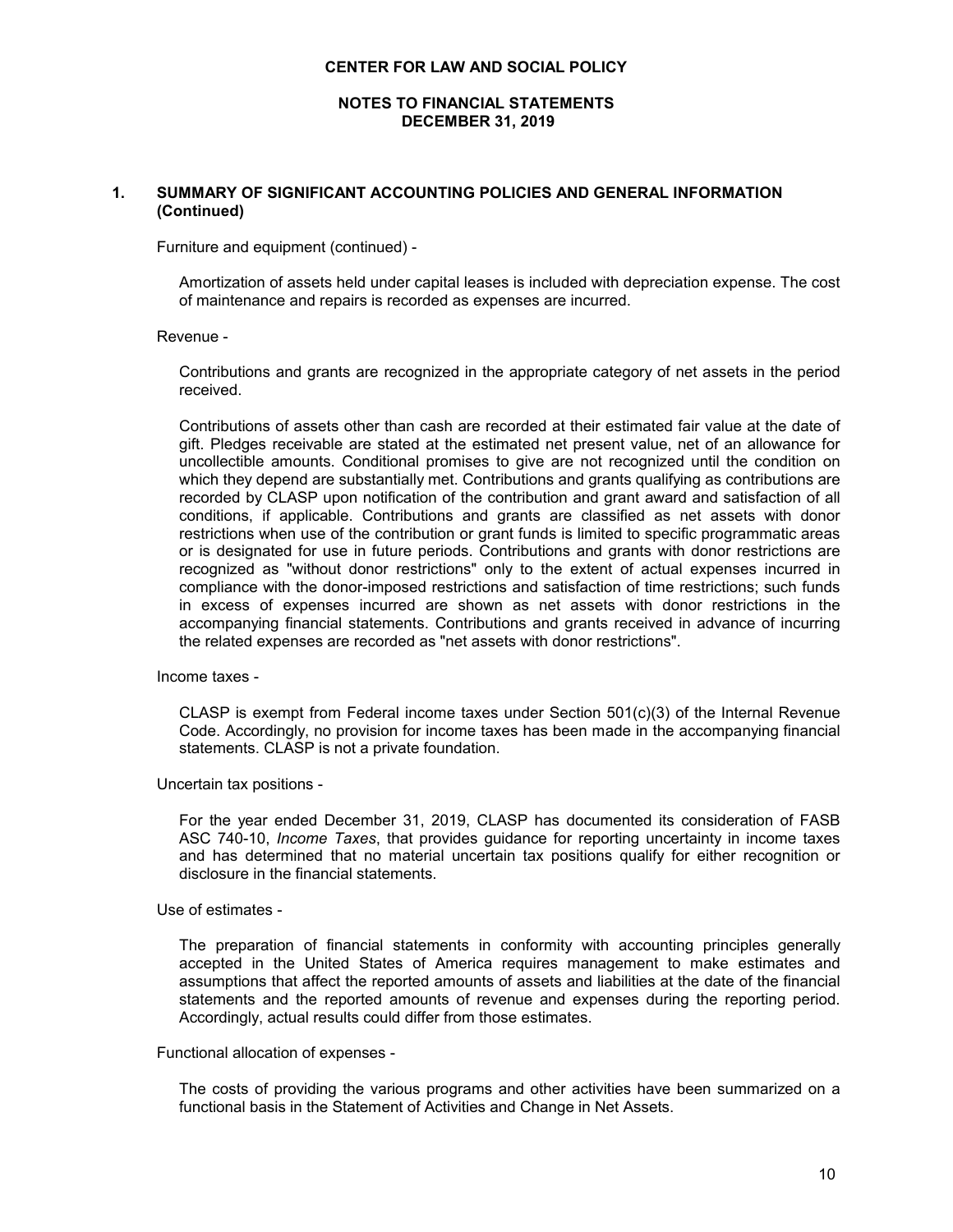#### **NOTES TO FINANCIAL STATEMENTS DECEMBER 31, 2019**

## **1. SUMMARY OF SIGNIFICANT ACCOUNTING POLICIES AND GENERAL INFORMATION (Continued)**

Functional allocation of expenses (continued) -

Accordingly, certain costs have been allocated among the programs and supporting services benefited. Expenses directly attributed to a specific functional area of CLASP are reported as direct expenses to the programmatic area and those expenses that benefit more than one function are allocated on a basis of estimated time and effort or other reasonable basis.

Reclassification -

Certain amounts in the prior year's financial statements have been reclassified to conform to the current year's presentation. The reclassification is due to segregating interest income in the amount of \$11,275 that was previously combined with other revenue. This reclassification had no effect on the previously reported change in net assets.

New accounting pronouncement (not yet adopted) -

FASB issued ASU 2019-01, *Leases* (Topic 842). The ASU changes the accounting treatment for operating leases by recognizing a lease asset and lease liability at the present value of the lease payments in the Statement of Financial Position and disclosing key information about leasing arrangements. The ASU is effective for private entities for years beginning after December 15, 2020. Early adoption is permitted. The ASU should be applied at the beginning of the earliest period presented using a modified retrospective approach.

CLASP plans to adopt the new ASU at the required implementation date.

## **2. GRANTS RECEIVABLE**

As of December 31, 2019, contributors to CLASP have made written promises to give, of which \$3,061,312 remained due and receivable. Grants due in more than one year have been recorded at the present value of the estimated cash flows, using a discount rate ranging from 4.5% to 5.5%.

Grants are due as follows at December 31, 2019:

### **Year Ending December 31,**

| <b>GRANTS RECEIVABLE, NET</b>           |   | \$3,026,381            |
|-----------------------------------------|---|------------------------|
| Less: Discount on long-term receivables |   | 3,061,312<br>(34, 931) |
| 2020<br>2021                            | S | 2,290,996<br>770,316   |

## **3. CAPITAL LEASES**

In 2018, CLASP terminated its capital lease for copiers and entered into a new capital lease obligation for copiers due to expire in 2023.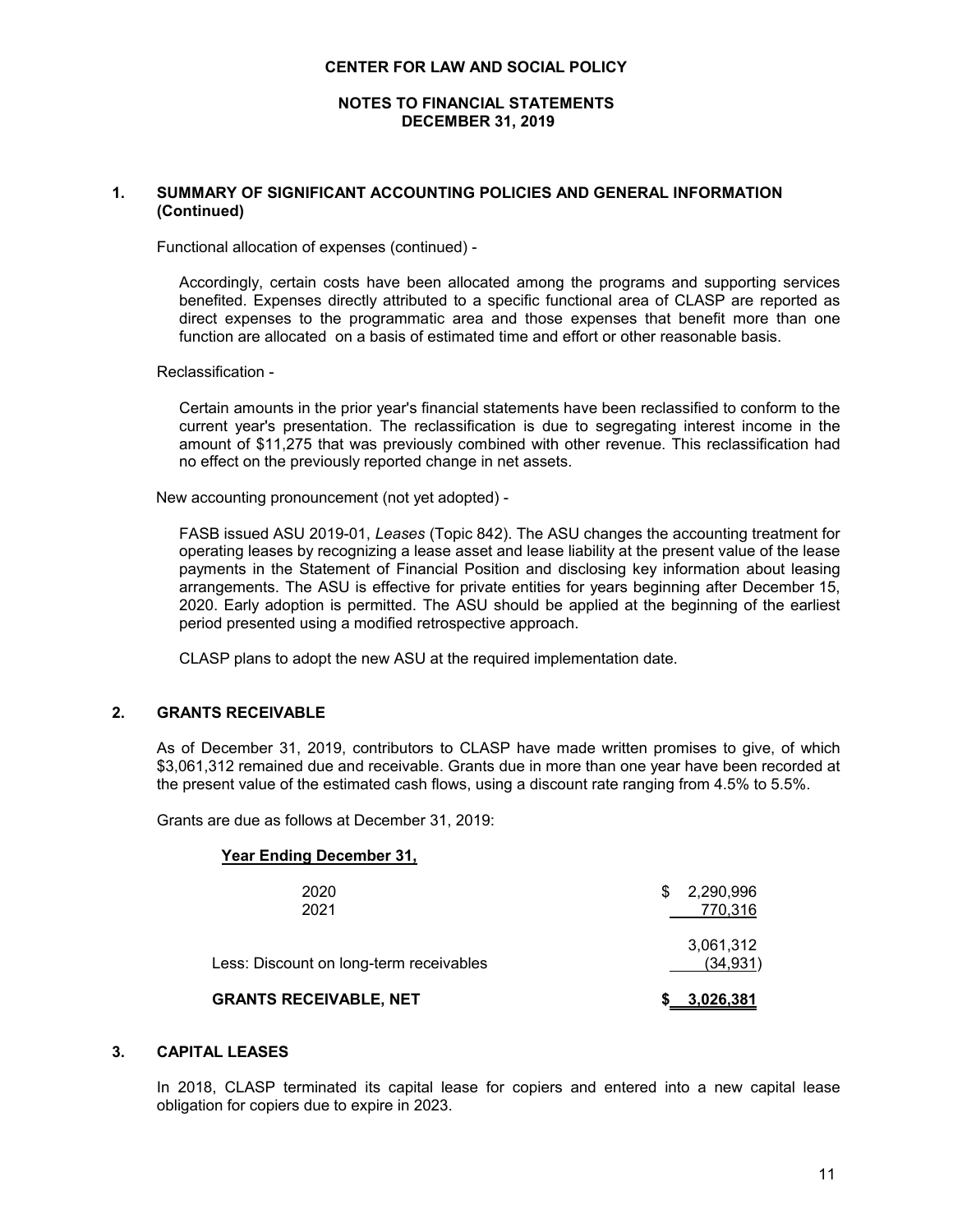## **NOTES TO FINANCIAL STATEMENTS DECEMBER 31, 2019**

## **3. CAPITAL LEASES (Continued)**

The termination of the old capital lease and disposal of related copiers resulted in a gain of \$15,027 which is included in other revenue in the Statement of Financial Position.

As of December 31, 2019, the cost and related accumulated amortization of the leased assets was \$140,502 and \$49,176, respectively.

Future minimum lease payments at December 31, 2019 are as follows:

#### **Year Ending December 31,**

| <b>LONG-TERM PORTION</b>     | 75,623<br>S                               |
|------------------------------|-------------------------------------------|
| Less: Current portion        | 103,510<br>(27, 887)                      |
| Less: Interest               | 124,719<br>(21, 209)                      |
| 2020<br>2021<br>2022<br>2023 | 38,454<br>\$<br>38,454<br>38,454<br>9,357 |

Interest expense for the year ended December 31, 2019 was \$13,913.

## **4. LEASE COMMITMENTS**

In December 2009, CLASP signed a lease for office space under a ten-year agreement, which commenced in May 2010. Base rent is \$41,463 per month, increasing by a factor of 2% per year, plus a proportionate share of expenses. Rent for May and June 2010 was abated.

Accounting principles generally accepted in the United States of America require that the total rent commitment should be recognized on a straight-line basis over the term of the lease. Accordingly, the difference between the actual monthly payments and the rent expense being recognized for financial statement purposes is recorded as a deferred rent liability in the Statement of Financial Position.

The following is a schedule of the future minimum lease payments:

## **Year Ended December 31, 2020 \$ 299,271**

Occupancy expense for the year ended December 31, 2019 totaled \$536,803. As of December 31, 2019, the deferred rent liability totaled \$30,459.

On October 10, 2019, CLASP entered into a sublease agreement for new office space in Washington, D.C. The new agreement commences on June 1, 2020 and extends through May 31, 2032.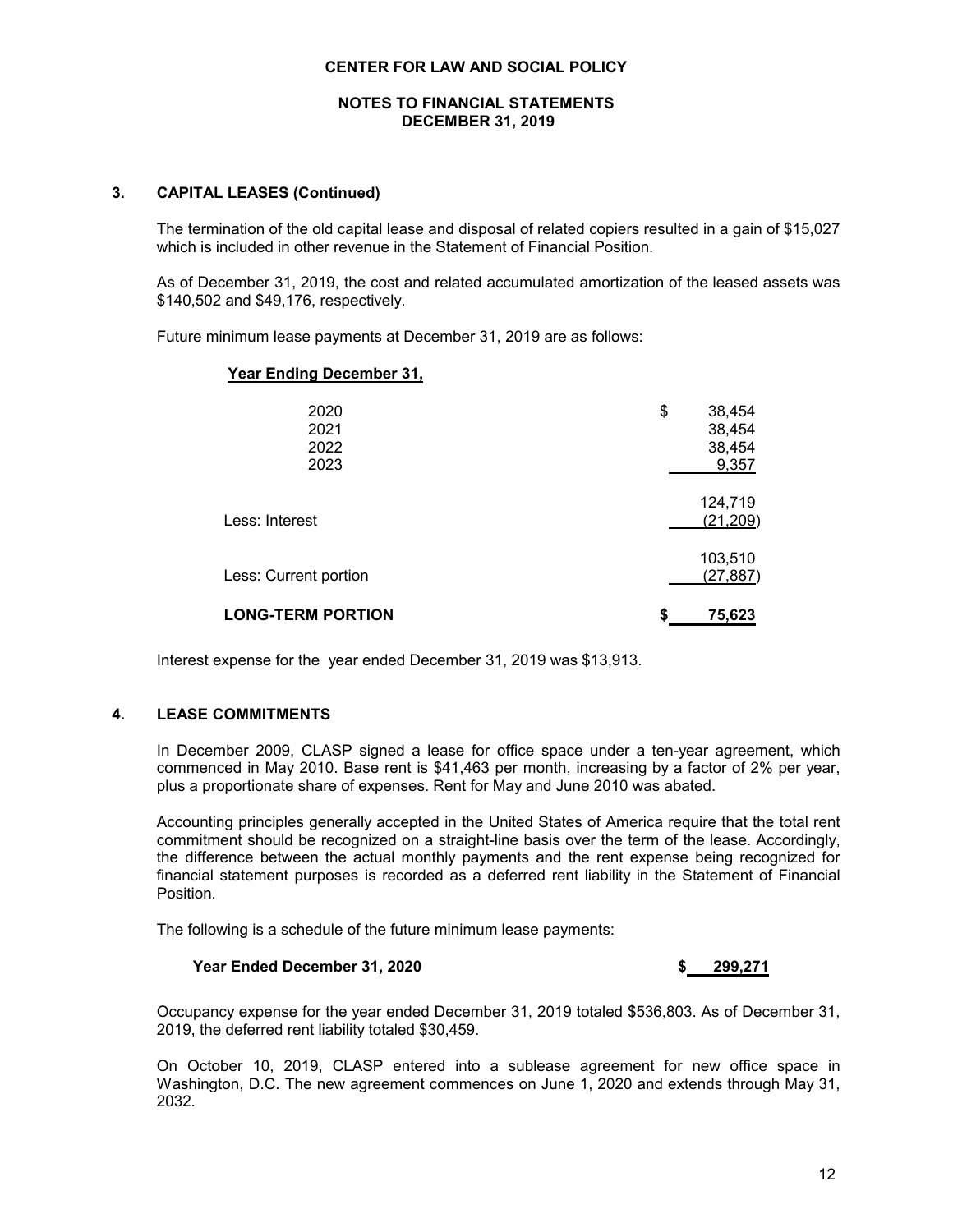## **NOTES TO FINANCIAL STATEMENTS DECEMBER 31, 2019**

#### **4. LEASE COMMITMENTS (Continued)**

Base rent is \$593,591 per year, increasing by a factor of 3% per year. Under this lease agreement, CLASP receives a rent abatement as follows: (i) the basic rent is abated for the first three (3) months of the first lease year; (ii) the basic rent is abated for the first month of each of the second, third, fourth, fifth, sixth, seventh, and eighth years, as well an allowance for improvements not to exceed \$240,645. The new lease also calls for CLASP to pay a security deposit in the amount of \$49,465.

## **5. NET ASSETS WITH DONOR RESTRICTIONS**

Net assets with donor restrictions consisted of the following at December 31, 2019:

| <b>Alliance for Early Success</b>                    | \$<br>170,000 |
|------------------------------------------------------|---------------|
| <b>Andrus Family Fund</b>                            | 212,500       |
| Annie E. Casey Foundation                            | 145,714       |
| <b>Ballmer Group</b>                                 | 255,000       |
| <b>Center for American Progress</b>                  | 202,292       |
| <b>Chabot-Las Positas Community College District</b> | 20,000        |
| Conrad N. Hilton Foundation                          | 108,333       |
| David & Lucile Packard Foundation                    | 95,000        |
| <b>Silicon Valley Community Foundation</b>           | 100,000       |
| <b>ECMC Foundation</b>                               | 42,500        |
| <b>Ford Foundation</b>                               | 75,000        |
| <b>Open Society Foundation</b>                       | 166,667       |
| Heising-Simons Foundation                            | 150,000       |
| Irving Harris Foundation                             | 108,334       |
| National Association of Student Financial Aid        | 10,900        |
| JP Morgan Chase Foundation                           | 208,333       |
| Lumina Foundation                                    | 275,833       |
| Menemsha Family Fund                                 | 10,000        |
| W.K. Kellogg Foundation                              | 466,667       |
| Walter S. Johnson Foundation                         | 12,500        |
| Western Interstate Commission for Higher Edu.        | 2,500         |
| Richard W. Goldman Family Foundation                 | 87,500        |
| Robert Wood Johnson Foundation                       | 1,842,029     |
| The Beacon Fund                                      | 175,000       |
| The Bernard and Anne Spitzer Charitable Trust        | 700,000       |
| The Kresge Foundation                                | 243,470       |
| Anonymous                                            | 437,500       |
| <b>Wellspring Philanthropic Fund</b>                 | 1,050,000     |
| The George Gund Foundation - Time restricted         | 135,000       |
|                                                      |               |

# **TOTAL NET ASSETS WITH DONOR RESTRICTIONS \$ 7,508,572**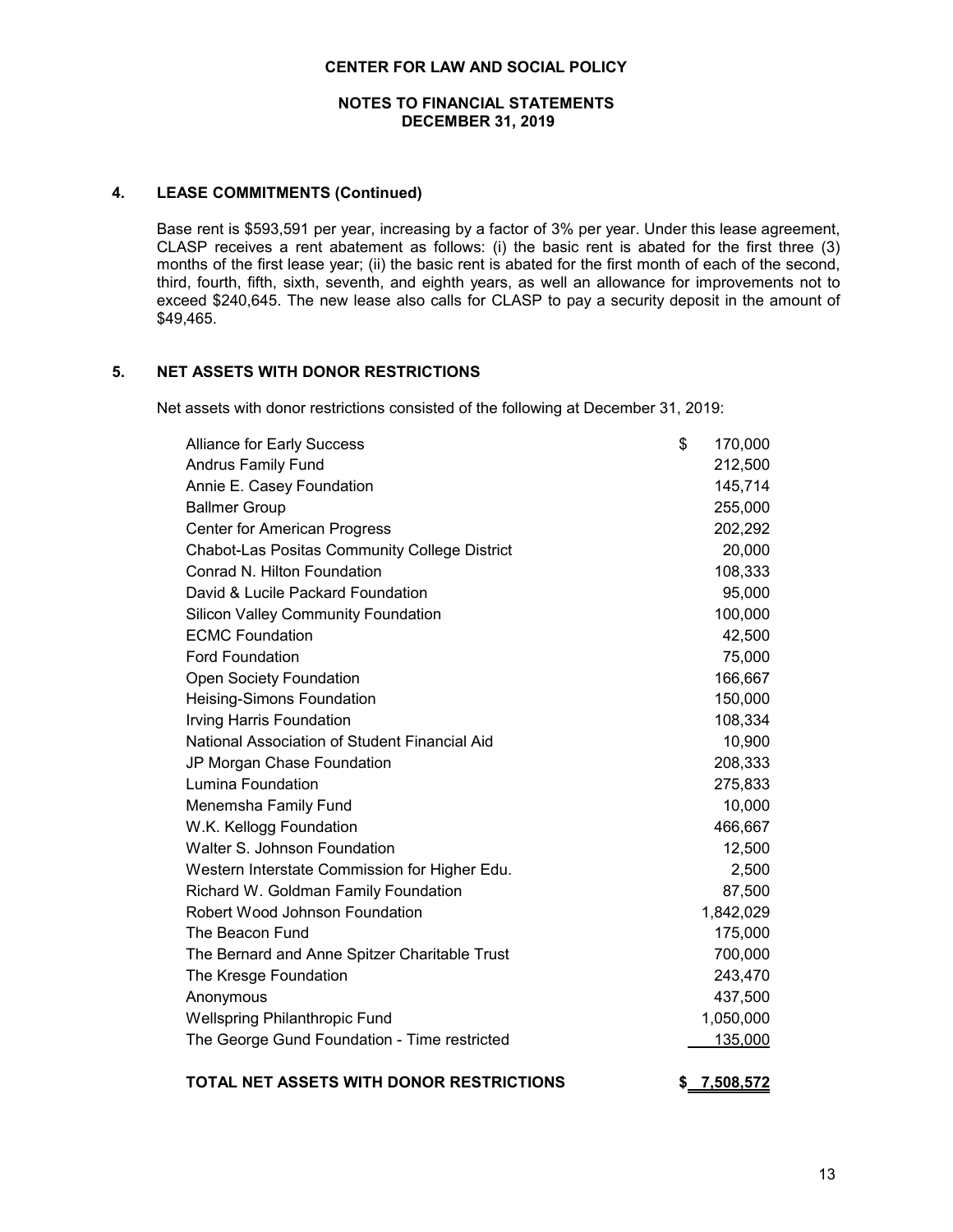## **NOTES TO FINANCIAL STATEMENTS DECEMBER 31, 2019**

# **6. NET ASSETS RELEASED FROM RESTRICTIONS**

The following net assets with donor restrictions were released from donor restrictions by incurring expenses (or through the passage of time) which satisfied the restricted purposes specified by the donors:

| <b>Alliance for Early Success</b>             | \$<br>255,000 |
|-----------------------------------------------|---------------|
| <b>Andrus Family Foundation</b>               | 99,168        |
| Annie E. Casey Foundation                     | 369,286       |
| <b>Ballmer Group</b>                          | 500,000       |
| Chabot-Las Positas Community College District | 60,000        |
| <b>Center for American Progress</b>           | 675,208       |
| Conrad N. Hilton Foundation                   | 100,000       |
| <b>ECMC Foundation</b>                        | 82,500        |
| Minnesota Work Force Council                  | 35,000        |
| National Association of Student Financial Aid | 9,100         |
| <b>Open Society Foundation</b>                | 83,333        |
| David & Lucile Packard Foundation             | 275,000       |
| <b>Silicon Valley Community Foundation</b>    | 85,000        |
| <b>Family Values at Work</b>                  | 16,250        |
| <b>Ford Foundation</b>                        | 756,776       |
| Heising-Simons Foundation                     | 400,000       |
| Irving Harris Foundation                      | 78,333        |
| James Irvine Foundation                       | 130,000       |
| JP Morgan Chase Foundation                    | 491,667       |
| Lumina Foundation                             | 536,667       |
| Menemsha Family Fund                          | 10,000        |
| W. K. Kellogg Foundation                      | 133,333       |
| Walter S. Johnson Foundation                  | 17,500        |
| Western Interstate Commission for Higher Edu. | 2,500         |
| Rancho Santiago Community College District    | 173,000       |
| <b>Research for Action</b>                    | 35,001        |
| <b>Richard Goldman Family Foundation</b>      | 62,500        |
| Robert Wood Johnson Foundation                | 1,308,647     |
| Sacramento County Office of Education         | 40,000        |
| <b>Solidarity Giving</b>                      | 100,000       |
| The Beacon Fund                               | 245,000       |
| The Bernard and Anne Spitzer Charitable Trust | 200,000       |
| The Kresge Foundation                         | 700,000       |
| Anonymous                                     | 1,212,500     |
| <b>Wellspring Philanthropic Fund</b>          | 203,000       |
| The George Gund Foundation - Passage of time  | 135,000       |

# **TOTAL NET ASSETS RELEASED FROM RESTRICTIONS \$ 9,616,269**